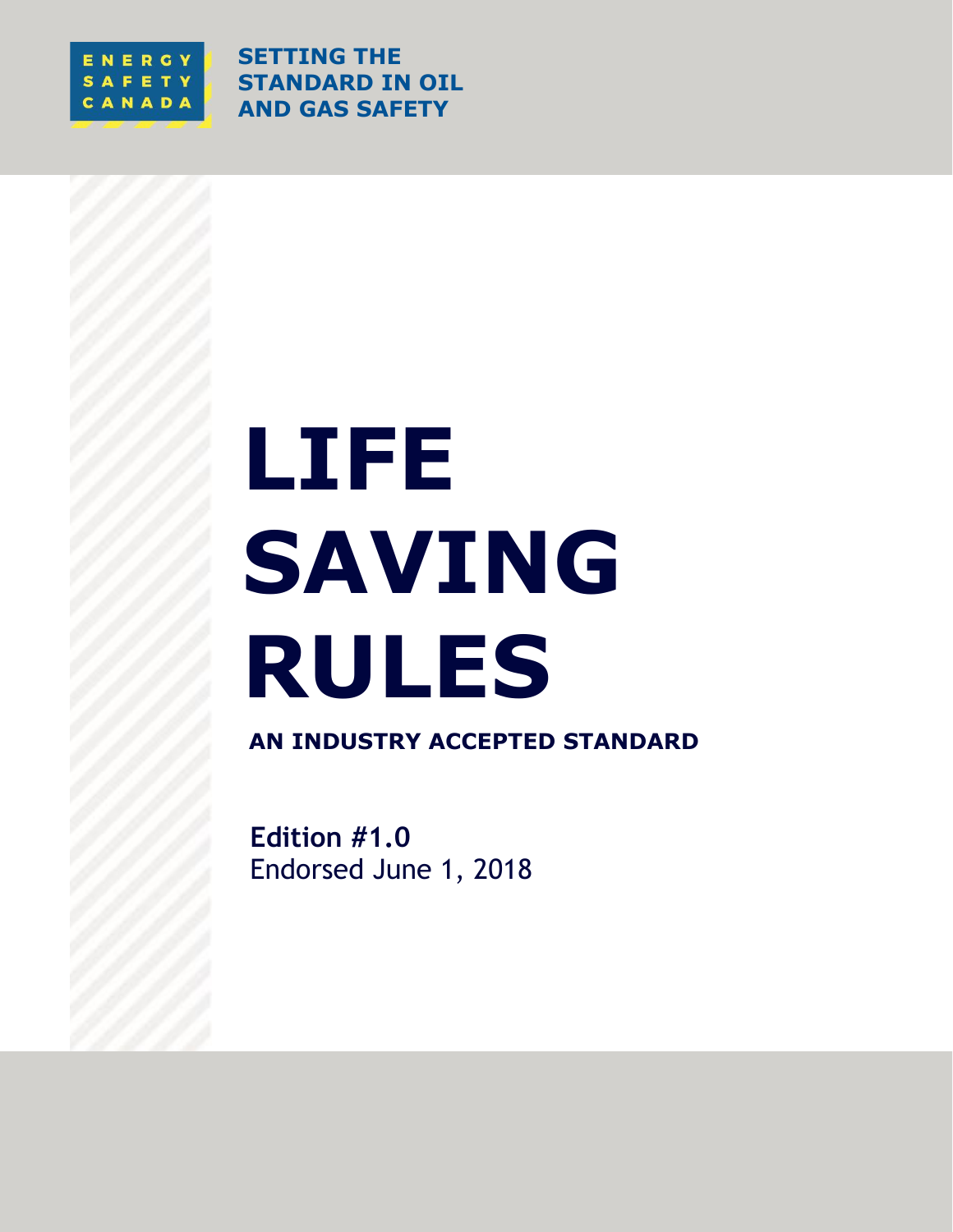#### **ACCEPTED**

This Industry Accepted Standard was developed by Energy Safety Canada and the Safety Standards Council member companies. Those companies at the time this standard was endorsed are as follows:

- » Birchcliff Energy Ltd.
- » Canadian Natural Resources Ltd.
- » Cenovus Energy Inc.
- » Clean Harbors Inc.
- » Encana Corp.
- » Ensign Energy Services Inc.
- » Imperial Oil Ltd.
- » Precision Drilling Corp.
- SAExploration (Canada) Ltd.
- » Schlumberger Ltd.
- » Suncor Energy Inc.
- » Weatherford Canada Ltd.

#### **ABOUT ENERGY SAFETY CANADA**

Energy Safety Canada is the national safety association for the oil and gas industry. We develop and support common industry safety standards, deliver effective learning systems, share data analysis and safety expertise with workers and employers, and advocate for worker health and safety. Our goal is the same as industry's  $-$  zero injuries, zero incidents.

#### **AVAILABILITY**

This document as well as future revisions and additions, is available from:

Energy Safety Canada 150-2 Smed Lane SE Calgary, Alberta T2C 4T5

**TF** 1 800 667 5557 **T** 403 516 8000 **F** 403 516 8166 **[EnergySafetyCanada.com](http://www.energysafetycanada.com/)**

#### **DISCLAIMER/LIMITS OF USE**

,,,,,,,,,,,,,,,,,,,,,,,,,,,,

This publication addresses problems of a general nature. It is intended to be flexible in application and provide guidance to users rather than be prescriptive in nature. Recognizing that one solution is not appropriate for all users and situations, it presents accepted guidance that generally applies to all situations.

Energy Safety Canada, the Safety Standards Council, the Safety Standards Council member companies and the employees, contractors, consultants, committees or other related entities and persons of those companies and bodies make no representations or warranties, express or implied, with respect to the accuracy, completeness or usefulness of the information and contents in this document and do not assume any liability or responsibility for any use or the results of such use, of any element of this document.

The use of this document or anything contained herein is at the user's sole risk, regardless of any fault, negligence or error on the part of Energy Safety Canada, the Safety Standards Council, the Safety Standards Council member companies or the employees, contractors, consultants, committees or other related entities and person of those companies and bodies.

This document is not a guide to legal requirements in health and safety legislation or regulation or other legislation or regulation and may or may not reflect amendments to legislation or regulation over time. Users of this document are obligated to ensure they are in compliance with relevant legislation and regulation at all times. The occupational health, safety and training of workers remains the responsibility of each employer and employee.

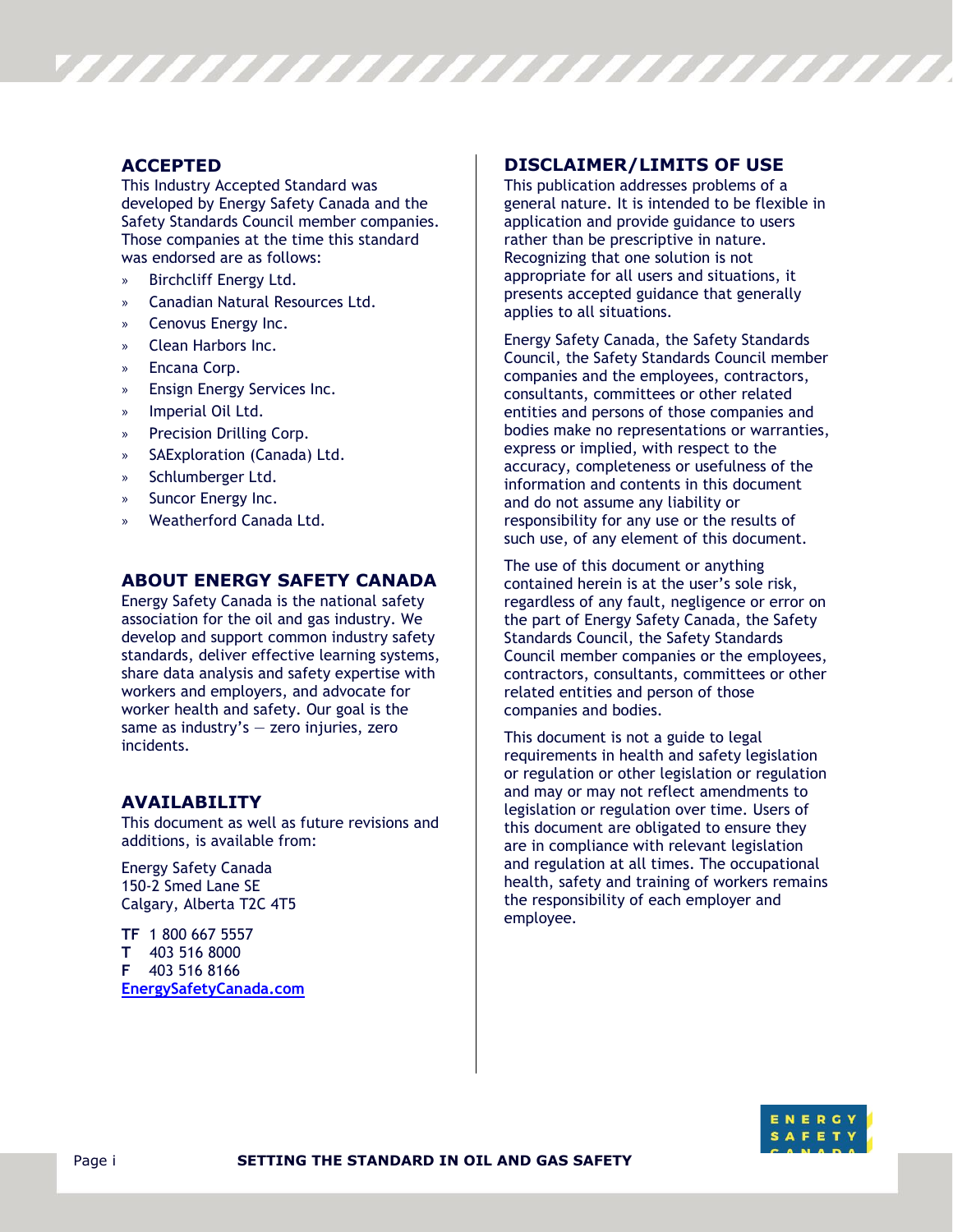

#### **COPYRIGHT/RIGHT TO PRODUCE**

Copyright for this document is held by Energy Safety Canada, 2018. All rights reserved. Energy Safety Canada encourages the copying, reproduction and distribution of this document to promote health and safety in the workplace, provided that Energy Safety Canada is acknowledged. However, no part of this publication may be copied, reproduced or distributed for profit or other commercial enterprise, nor may any part be incorporated into any other publication, without the written permission of Energy Safety Canada.

Certain words, phrases, names, designs or logos used in this Industry Safety Standard may constitute trademarks, service marks or trade names of Energy Safety Canada and/or the International Association of Oil and Gas Producers (IOGP). Unless otherwise approved, the display of any such marks or names in this Industry Accepted Standard does not imply that a licence has been granted by Energy Safety Canada or IOGP.

#### **ACKNOWLEDGMENT**

Energy Safety Canada acknowledges the support, information and guidance from the International Association of Oil and Gas Producers (IOGP).

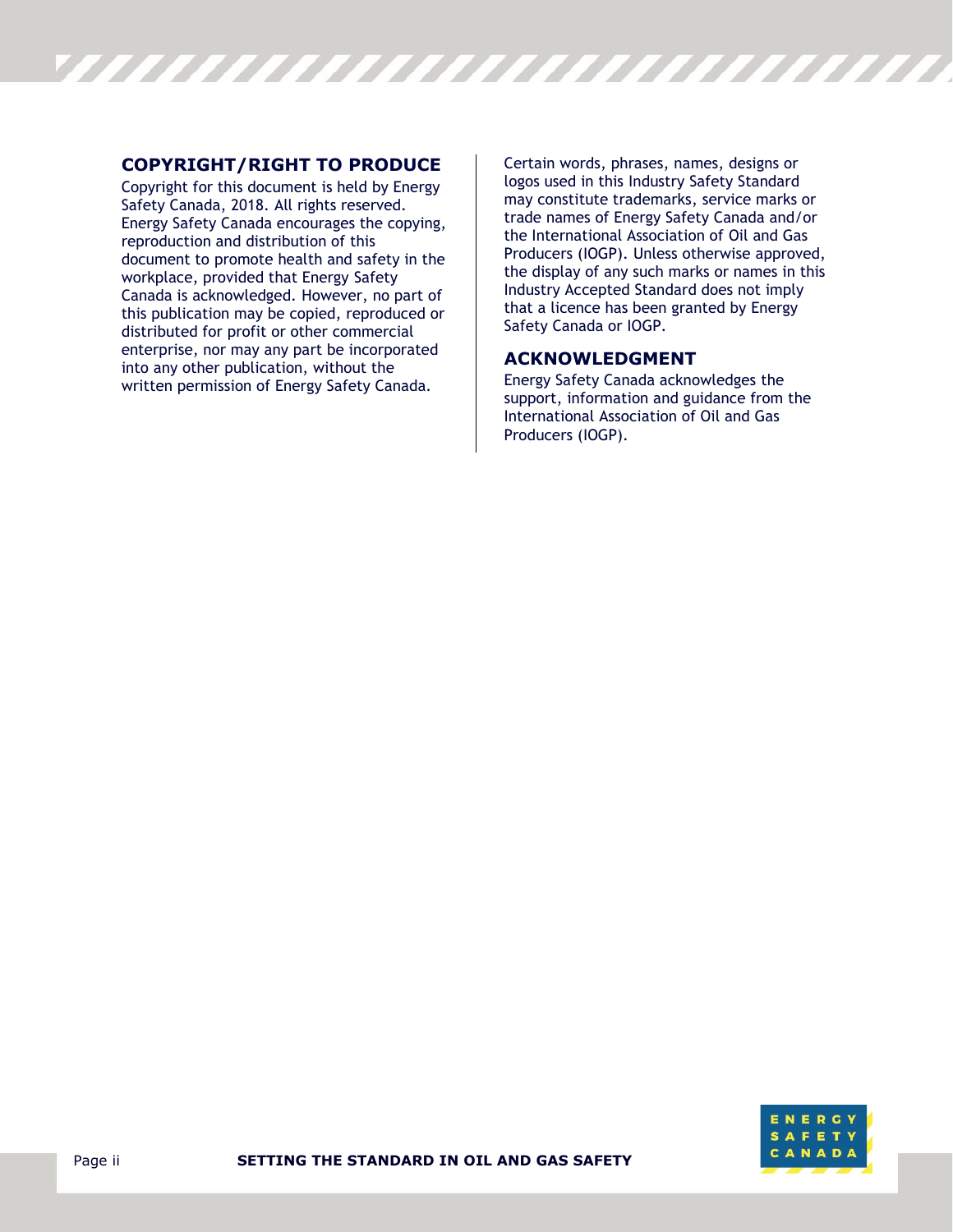# **TABLE OF CONTENTS**

| 1.1        |  |  |
|------------|--|--|
| 1.2<br>1.3 |  |  |
|            |  |  |
|            |  |  |
| 3.1        |  |  |
|            |  |  |
|            |  |  |

<u>777777777777777777777777777777</u>

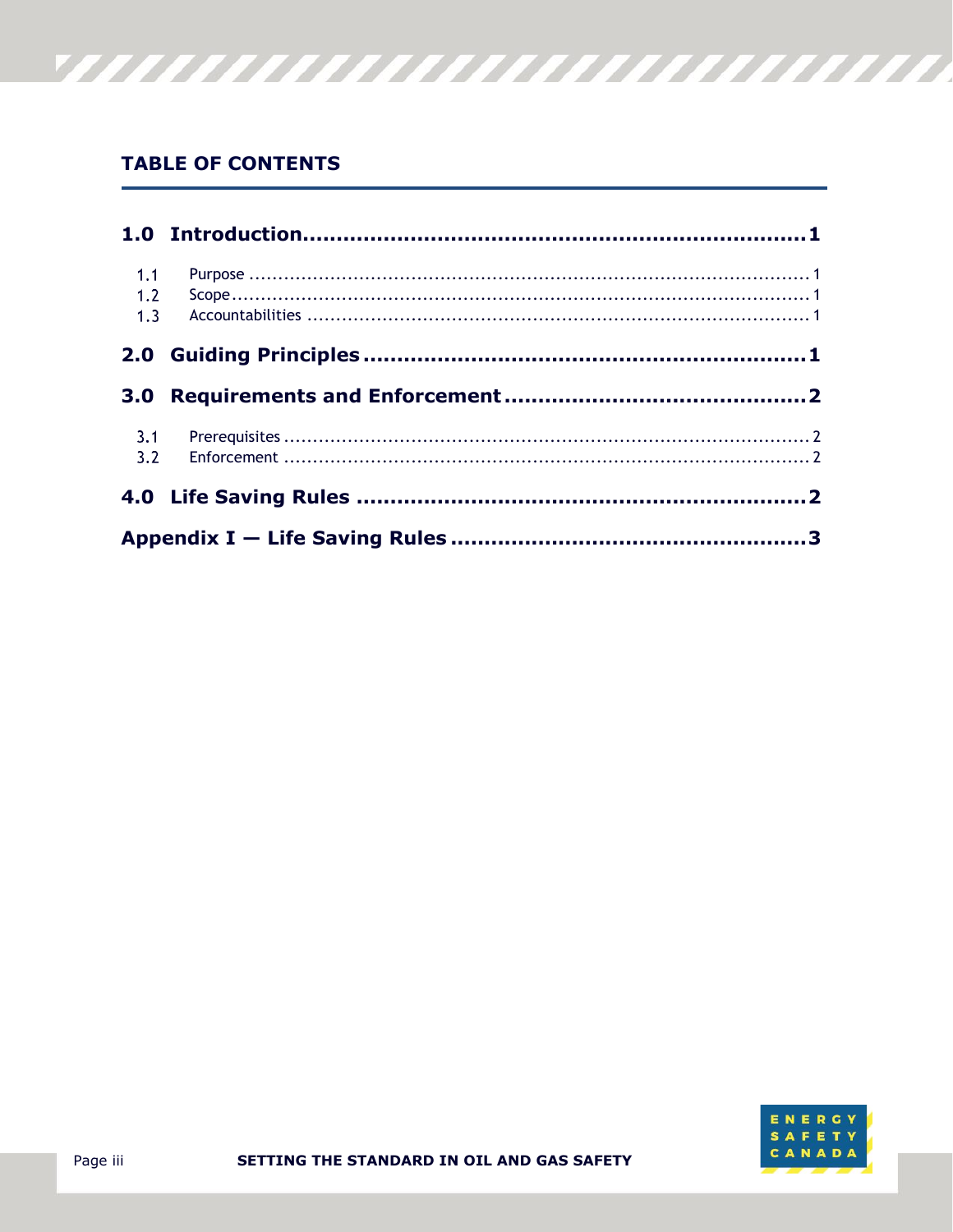# <span id="page-4-0"></span>**1.0 INTRODUCTION**

The Industry Accepted Standard outlined herein is viewed as a means of protecting the health and safety of the individual by significantly reducing the risk of injury associated with "rule confusion" between different companies by focusing on critical hazards and work activities.

The intent of this document is to establish a set of Life Saving Rules that will be used across the industry and implemented at respective sites.

Companies that use these rules agree to implement the rules in accordance with the guiding principles and terms and conditions outlined in this Industry Accepted Standard (and as may be amended from time to time by Energy Safety Canada).

Each company shall develop and regularly audit its own specific standards to ensure that such standards meet the needs of their specific work place and comply with this Industry Accepted Standard and all its applicable requirements.

#### <span id="page-4-1"></span>**1.1 PURPOSE**

To establish a common approach and set of Life Saving Rules which are recognized and enforced by companies.

These Life Saving Rules are intended to supplement and/or support existing company management systems, programs and policies.

These Life Saving Rules are based upon the International Association of Oil and Gas Producers (IOGP) Life Saving Rules to maximize industry alignment.

Any changes to this Industry Accepted Standard must be approved by Energy Safety Canada and the Safety Standards Council.

#### <span id="page-4-2"></span>1.2 SCOPE

This Industry Accepted Standard applies to all employees, contractors, subcontractors and on-site vendors for companies within Canada. Companies will include the Safety Standards

Council member companies at the time this standard was endorsed and any other companies that subsequently use these rules.

This Industry Accepted Standard has been developed with support, information and guidance from the IOGP.

#### <span id="page-4-3"></span>**ACCOUNTABILITIES**

,,,,,,,,,,,,,,,,,,,,,,,,,,,

In accordance with occupational health and safety legislation all workers are responsible for protecting the health and safety of themselves and other workers.

Each company implementing these rules shall ensure no changes to the symbols or definitions occur.

## <span id="page-4-4"></span>**2.0 GUIDING PRINCIPLES**

The life saving rules are based on the following Guiding Principles:

- » **Standardization:** companies agree to adopt and not alter the rule's logos or descriptions
- » **Support:** companies will support workers and supervisors in the adoption, use and on-going management of the rules
- » **Accountability:** companies acknowledge that any breach of the rules is unacceptable and will investigate infractions and take appropriate action when rules are violated
- » **Continuous Improvement:** companies will monitor, report and evaluate their programs for improvement in safety performance
- » **Shared Learning:** companies will report, share lessons learned and best practices through Energy Safety Canada

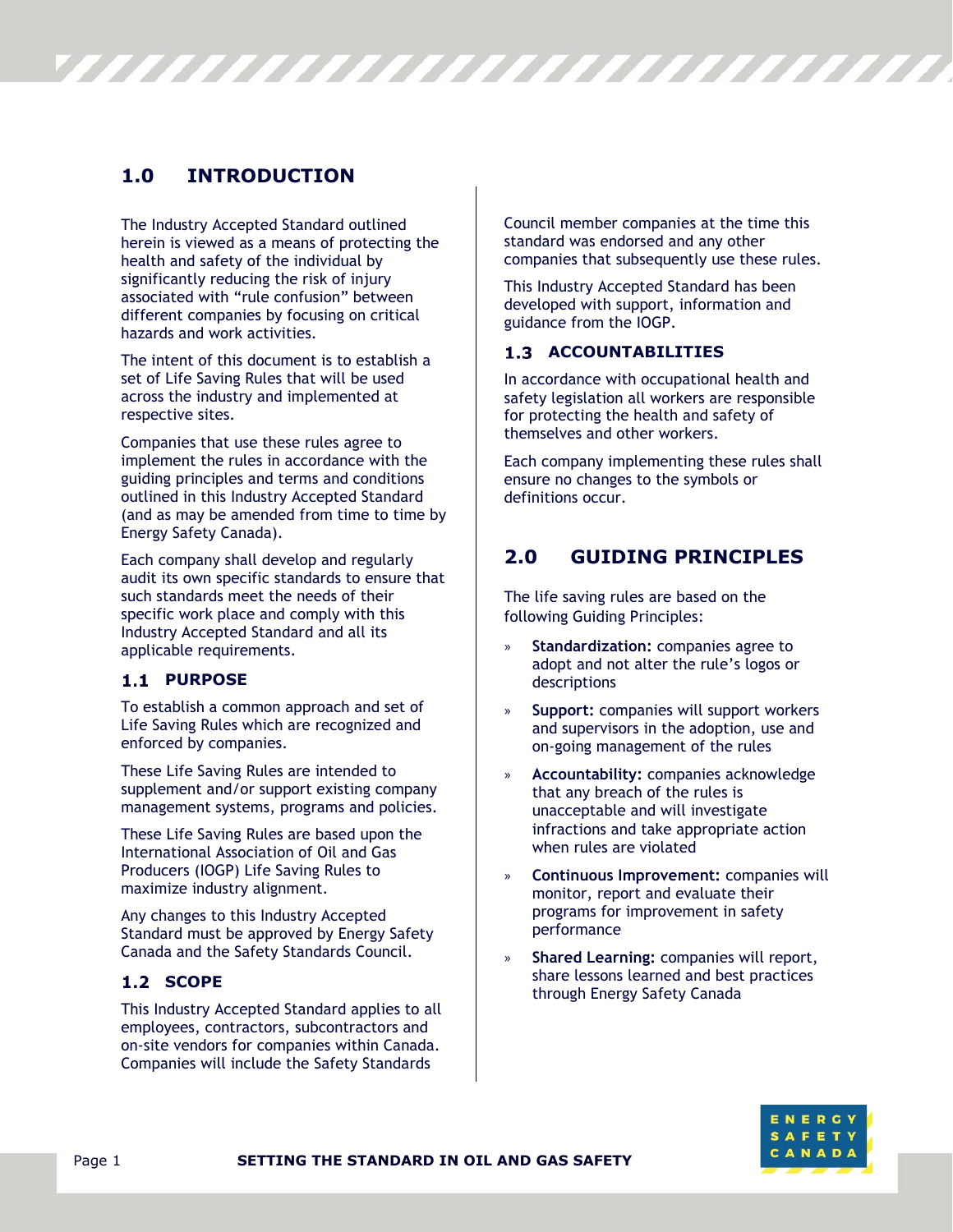# <span id="page-5-0"></span>**3.0 REQUIREMENTS AND ENFORCEMENT**

### <span id="page-5-1"></span>**PREREQUISITES**

Companies implementing these rules must have a Health and Safety Management System in place to ensure the effective implementation of the Life Saving Rules. In addition, but not limited to, companies should ensure the following:

- » Personnel on their worksites are authorized and required to intervene if they are in doubt about the safety of an activity.
- » Systems and processes are in place to collect data related to Life Saving Rule non-compliances and other safety related data (e.g. incident near misses) to monitor the effectiveness of the implementation of these Life Saving Rules.

#### <span id="page-5-2"></span>**ENFORCEMENT**

All companies will have adequate systems and processes in place to ensure rules are enforced and to manage non-compliances.

A breach or non-compliance to any Life Saving Rule is unacceptable.

All users of these rules and their respective employees, agents, contractors, subcontractors and on-site vendors will have an investigation process that ensures that all infractions are investigated in a timely manner and root causes determined.

All companies will have a consequence model that ensures that any infraction is dealt with consistently, timely and fairly.

Consequences could include being removed from site and/or termination of employment.

# <span id="page-5-3"></span>**4.0 LIFE SAVING RULES**

VIIIIIIIIIIIIIIIIIIIIIIIII

These Life Saving Rules have been endorsed and implemented to improve safety performance and/or mitigating risks to workers where we have seen a history of significant injuries or fatalities in the industry. These rules will be recognized and commonly enforced across all company sites within Canada. The 10 Life Saving Rules outlined below represent the comprehensive list of rules.

All Life Saving Rules must be preserved in their entirety. Changes are not permitted to the symbols or definitions of any of the Life Saving Rules.

The following ten Life Saving Rules (Appendix I) will be enforced at all company sites:

- 1. Obtain authorization before entering a confined space
- 2. Protect yourself against a fall when working at height
- 3. Work with a valid permit when required
- 4. Verify isolation and zero energy before work begins
- 5. Keep yourself and others out of the line of fire
- 6. Obtain authorization before disabling or overriding safety controls
- 7. Follow safe driving rules
- 8. Control flammables and ignition sources
- 9. Plan lifting operations and control the area
- 10. Be in a state to perform work safely

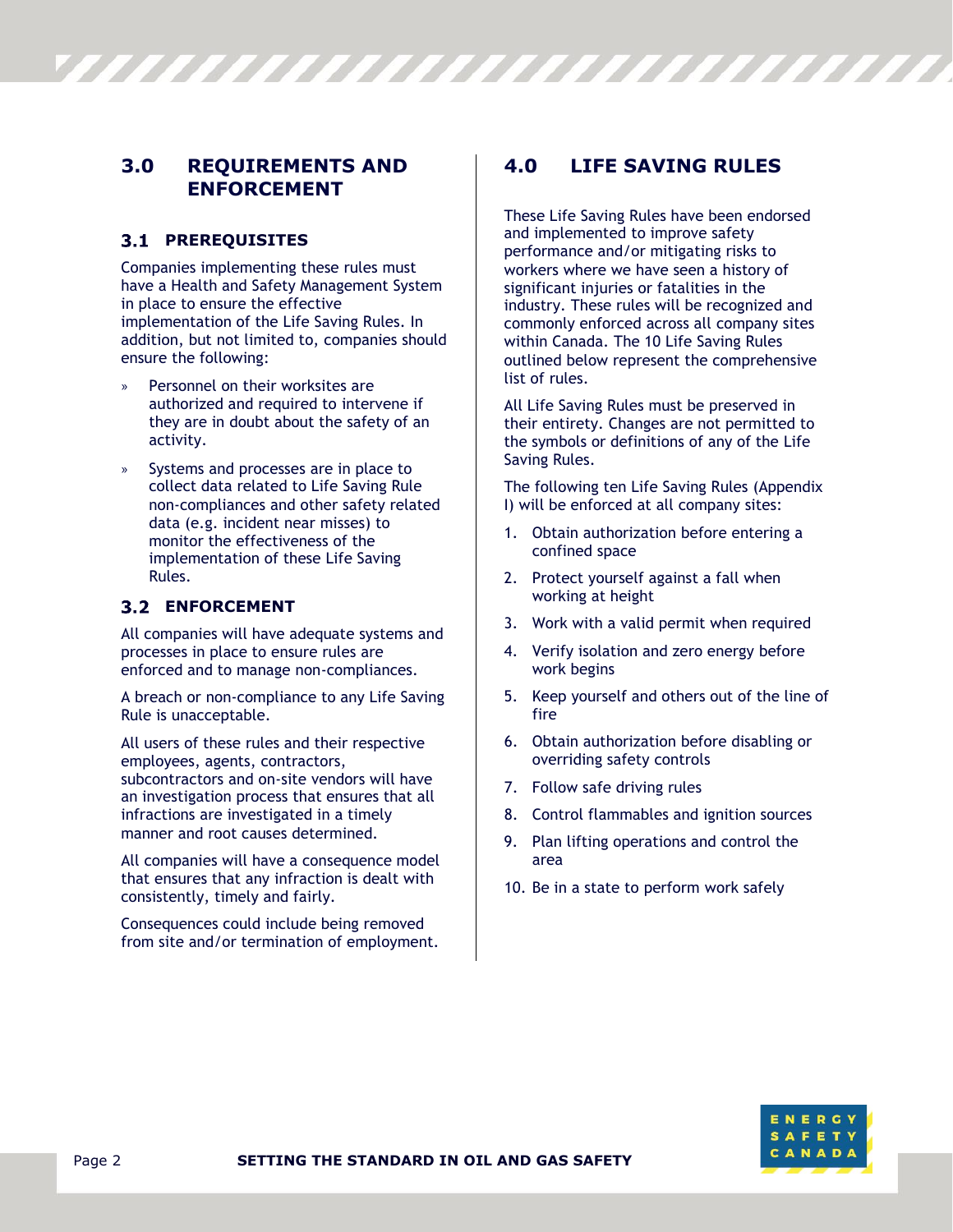

# <span id="page-6-0"></span>**APPENDIX I — LIFE SAVING RULES**

Energy Safety Canada acknowledges the significant contributions of IOGP in developing Life Saving Rules and for allowing their use.

|    | <b>Icon and Title</b>     | <b>Rule</b><br><b>Description</b>                                  | <b>Rule</b><br><b>Details</b>                                                                                                                                                                                                                                                                                                                                                                           |
|----|---------------------------|--------------------------------------------------------------------|---------------------------------------------------------------------------------------------------------------------------------------------------------------------------------------------------------------------------------------------------------------------------------------------------------------------------------------------------------------------------------------------------------|
| 1. | <b>Confined Space</b>     | <b>Obtain authorization</b><br>before entering a<br>confined space | I confirm energy sources are<br>$\mathcal{D}$<br>isolated<br>I confirm the atmosphere has<br>$\mathcal{D}$<br>been tested and is monitored<br>I check and use my breathing<br>$\mathcal{D}$<br>apparatus when required<br>I confirm there is an attendant<br>$\mathcal{D}$<br>standing by<br>I confirm a rescue plan is in<br>$\mathcal{D}$<br>place<br>I obtain authorization to enter<br>$\mathbf{v}$ |
| 2. | <b>Working at Height</b>  | Protect yourself<br>against a fall when<br>working at height       | I inspect my fall protection<br>$\mathcal{D}$<br>equipment before use<br>I secure tools and work<br>$\mathcal{D}$<br>materials to prevent dropped<br>objects<br>I tie off 100% to approved<br>$\mathcal{D}$<br>anchor points while outside a<br>protected area                                                                                                                                          |
| 3. | <b>Work Authorization</b> | Work with a valid<br>permit when<br>required                       | I have confirmed if a permit is<br>$\mathcal{D}$<br>required<br>I am authorized to perform the<br>$\mathcal{D}$<br>work<br>I understand the permit<br>$\mathcal{D}$<br>I have confirmed that hazards<br>$\mathcal{D}$<br>are controlled and it is safe to<br>start<br>I stop and reassess if conditions<br>$\mathcal{D}$<br>change                                                                      |

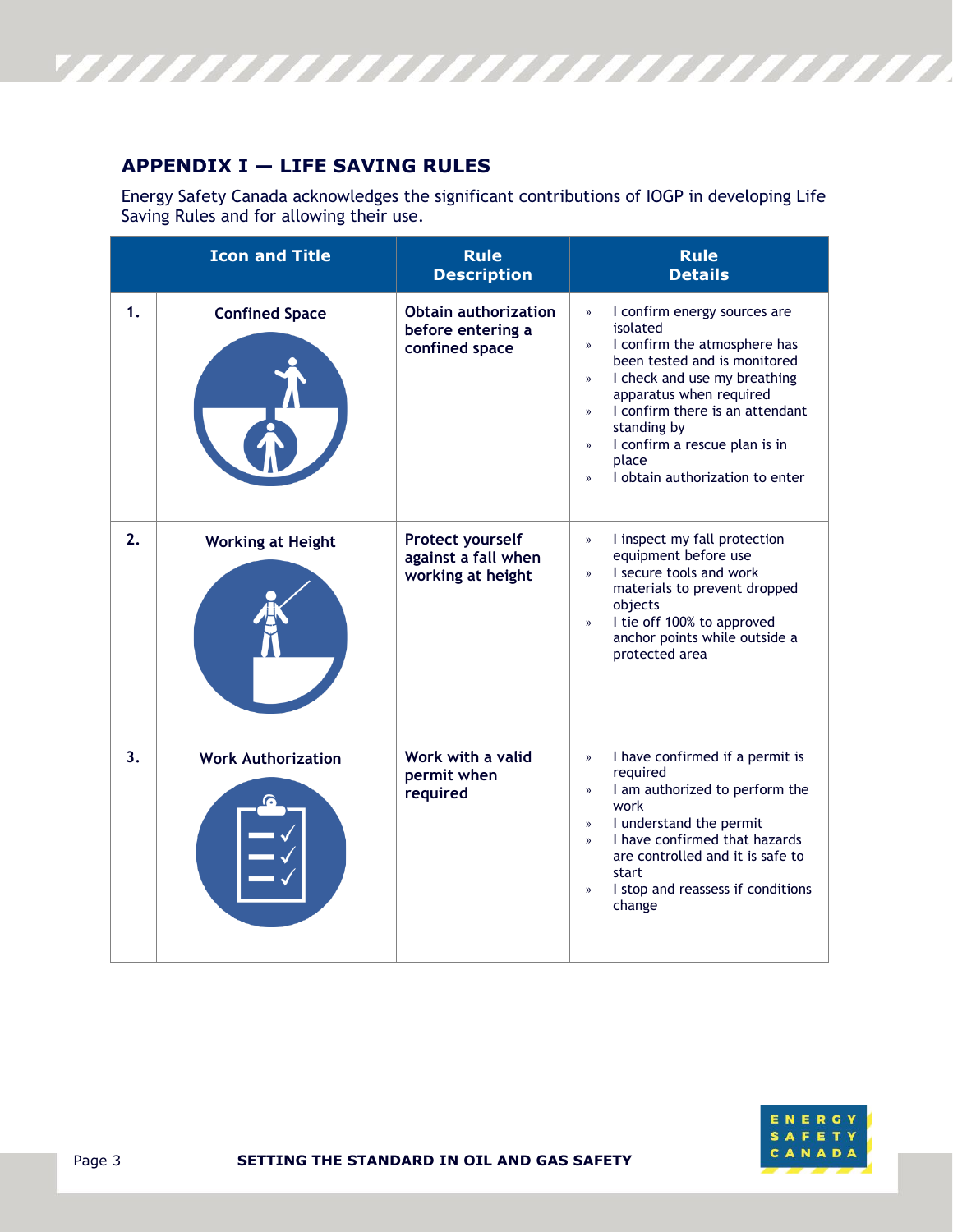

|    | <b>Icon and Title</b>                      | <b>Rule</b><br><b>Description</b>                                                   | <b>Rule</b><br><b>Details</b>                                                                                                                                                                                                                                                                     |
|----|--------------------------------------------|-------------------------------------------------------------------------------------|---------------------------------------------------------------------------------------------------------------------------------------------------------------------------------------------------------------------------------------------------------------------------------------------------|
| 4. | <b>Energy Isolation</b>                    | Verify isolation and<br>zero energy before<br>work begins                           | I have identified all energy<br>$\mathcal{D}$<br>sources<br>I confirm that hazardous energy<br>$\mathcal{D}$<br>sources have been isolated,<br>locked, and tagged<br>I have checked there is zero<br>$\mathfrak{D}$<br>energy and tested for residual or<br>stored energy                         |
| 5. | <b>Line of Fire</b>                        | Keep yourself and<br>others out of the line<br>of fire                              | I position myself to avoid:<br>$\mathfrak{D}$<br>Moving objects<br>Vehicles<br>Pressure releases<br>Dropped objects<br>I establish and obey barriers and<br>$\mathcal{D}$<br>exclusion zones<br>I take action to secure loose<br>$\mathcal{D}$<br>objects and report potential<br>dropped objects |
| 6. | <b>Bypassing Safety</b><br><b>Controls</b> | <b>Obtain authorization</b><br>before overriding or<br>disabling safety<br>controls | I understand and use safety-<br>$\mathbf{v}$<br>critical equipment and<br>procedures which apply to my<br>task<br>I obtain authorization before:<br>$\mathcal{D}$<br>Disabling or overriding<br>$\bullet$<br>safety equipment<br>Deviating from procedures<br>Crossing a barrier<br>$\bullet$     |

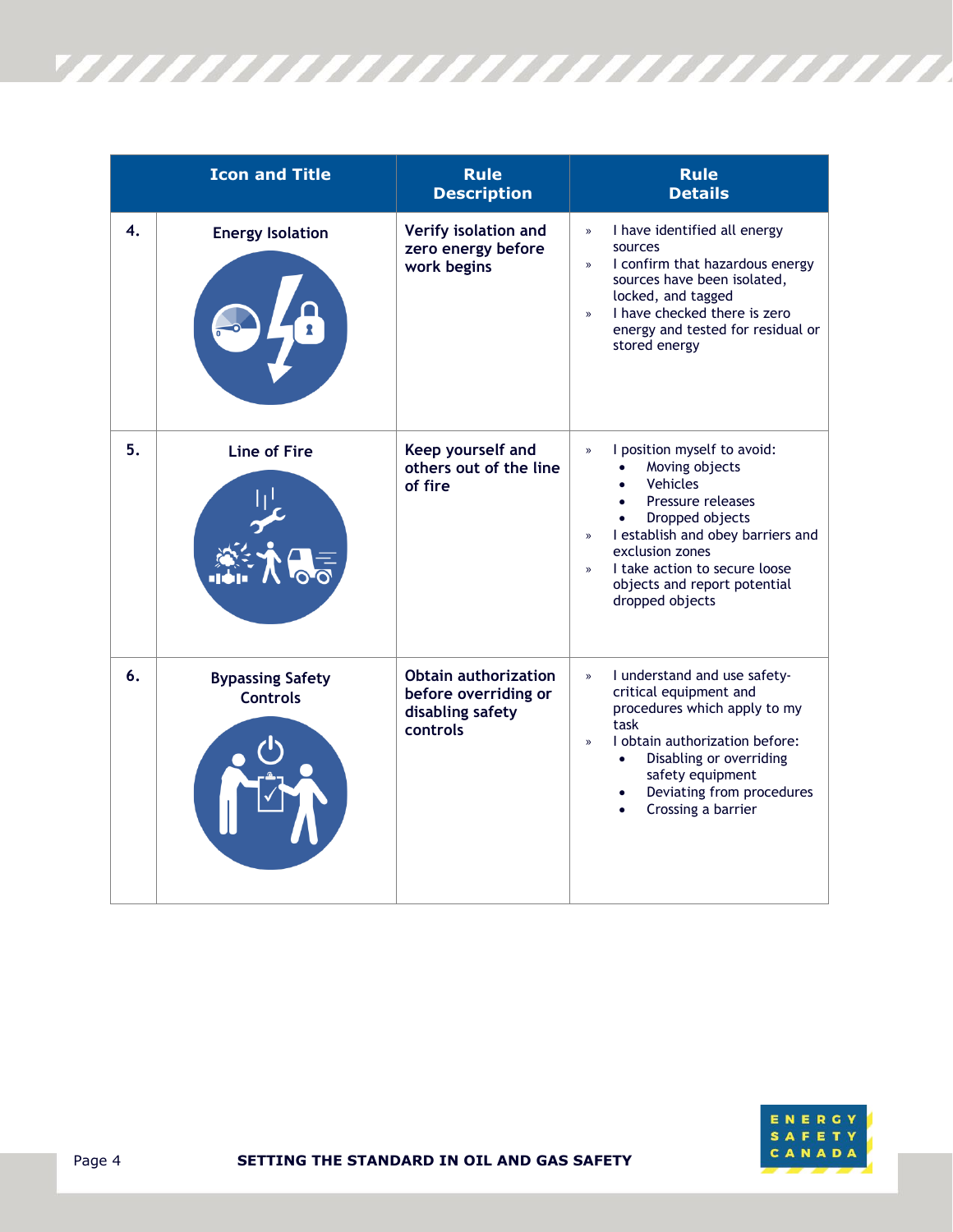

|    | <b>Icon and Title</b>             | <b>Rule</b><br><b>Description</b>                         | <b>Rule</b><br><b>Details</b>                                                                                                                                                                                                                                                                                                                                                      |
|----|-----------------------------------|-----------------------------------------------------------|------------------------------------------------------------------------------------------------------------------------------------------------------------------------------------------------------------------------------------------------------------------------------------------------------------------------------------------------------------------------------------|
| 7. | <b>Driving</b>                    | <b>Follow safe driving</b><br>rules                       | I always wear a seatbelt<br>$\mathcal{D}$<br>I do not exceed the speed limit,<br>$\mathcal{D}$<br>and reduce my speed for road<br>conditions<br>I do not use phones or operate<br>$\mathcal{D}$<br>devices while driving<br>I am fit, rested and fully alert<br>$\mathcal{D}$<br>while driving<br>I follow journey management<br>$\mathbf{v}$<br>requirements                      |
| 8. | <b>Hot Work</b>                   | <b>Control flammables</b><br>and ignition sources         | I identify and control ignition<br>$\mathcal{D}$<br>sources<br>Before starting any hot work:<br>$\mathcal{D}$<br>I confirm flammable<br>$\bullet$<br>material has been removed<br>or isolated<br>I obtain authorization<br>Before starting hot work in a<br>$\mathcal{D}$<br>hazardous area I confirm:<br>A gas test has been<br>completed<br>Gas will be monitored<br>continually |
| 9. | <b>Safe Mechanical</b><br>Lifting | <b>Plan lifting</b><br>operations and<br>control the area | I confirm that the equipment<br>$\mathcal{D}$<br>and load have been inspected<br>and are fit for purpose<br>I only operate equipment that I<br>$\mathcal{D}$<br>am qualified to use<br>I establish and obey barriers and<br>$\mathcal{D}$<br>exclusion zones<br>I never walk under a suspended<br>$\mathcal{D}$<br>load                                                            |

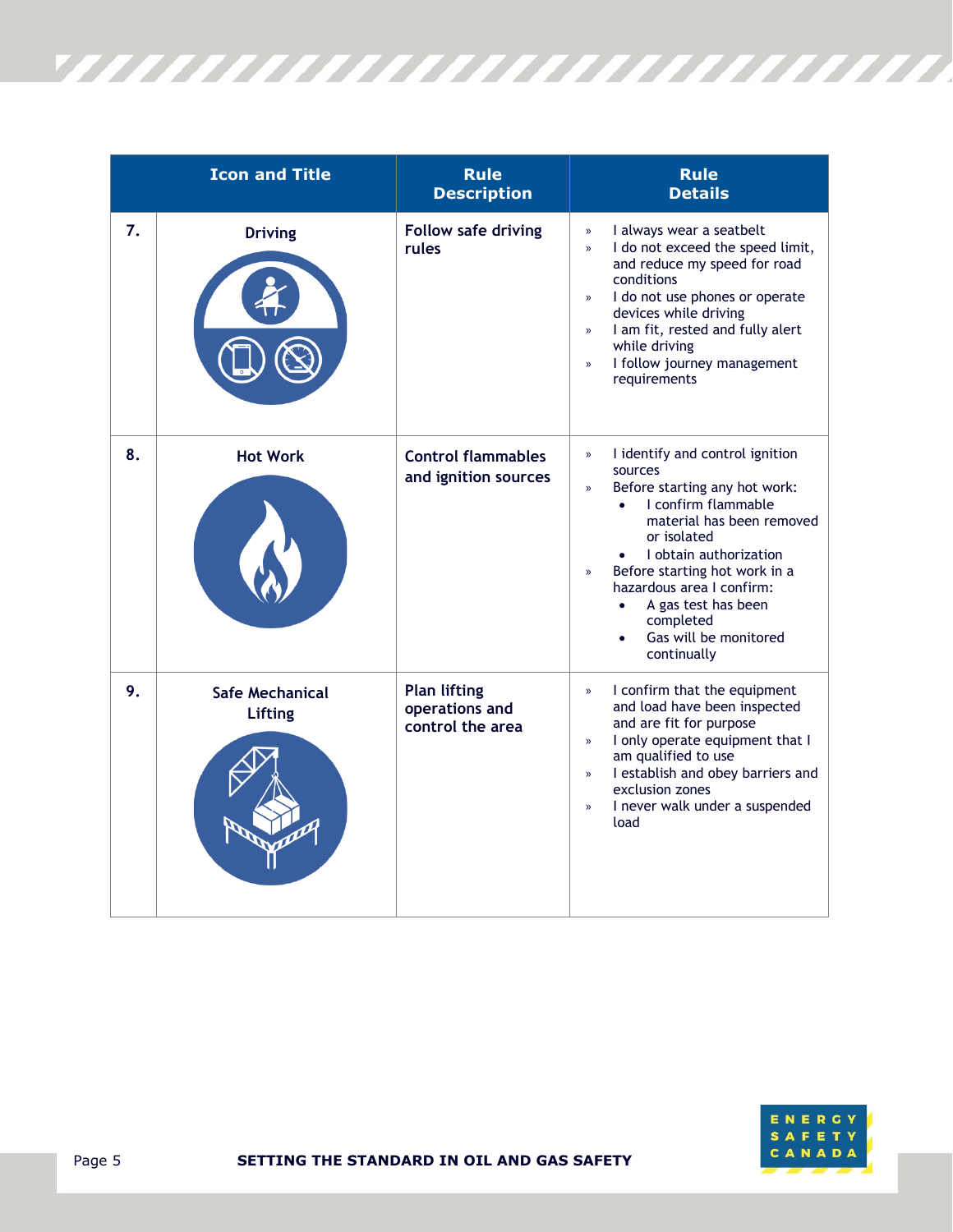

|     | <b>Icon and Title</b>                   | <b>Rule</b><br><b>Description</b>       | <b>Rule</b><br><b>Details</b>                                                                                                                                                                                                                                                     |
|-----|-----------------------------------------|-----------------------------------------|-----------------------------------------------------------------------------------------------------------------------------------------------------------------------------------------------------------------------------------------------------------------------------------|
| 10. | Fit for Duty*<br>$\mathbf{\mathcal{R}}$ | Be in a state to<br>perform work safely | I will be physically and mentally<br>$\gg$<br>in a state to perform my<br>assigned duties<br>I commit to not being under the<br>$\mathcal{P}$<br>influence of alcohol or drugs<br>I will inform a supervisor<br>$\gg$<br>immediately if I or a co-worker<br>may be unfit for work |

**\* Fit for Duty** is an Energy Safety Canada specific rule and not part of the IOGP rules